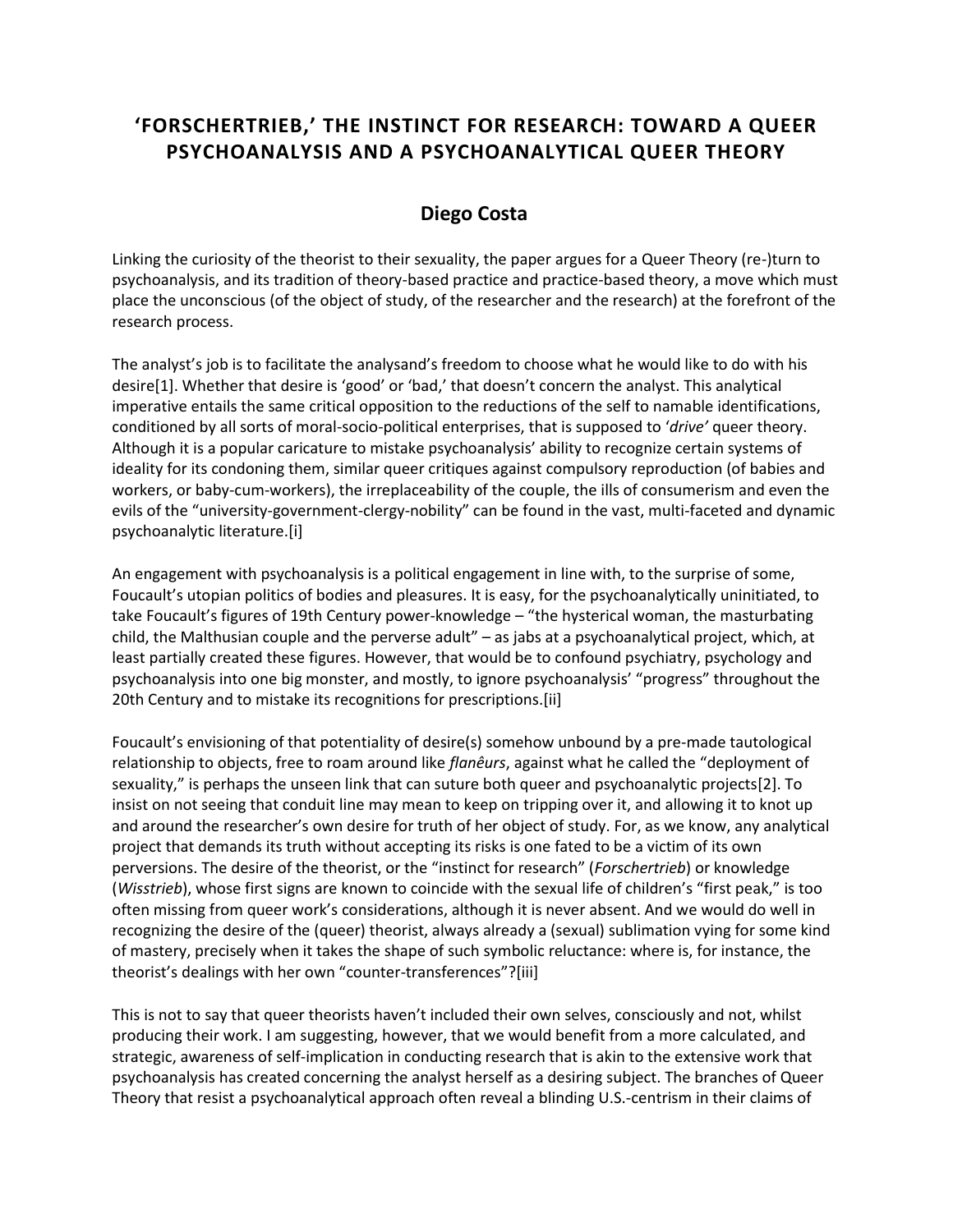Austria-centrism against psychoanalysis itself, along with the history of a certain sublimation that comes with "I," including strategies to control the personal risk inherent to the research, keeping it from contaminating the researcher herself, or exposing an always already contaminated researcher.[iv]

We know that all research activity begins at the moment it is aroused by sexual activity. And that the act of seeing, or finding out, is an extension of the act of touching They are linked to the Freudian theory of perception, which views it (the faculty of perceiving) "as consisting of a sending out of feelers, of sensitive tentacles, at rhythmic intervals."[v]The researcher's research may function, then, as a kind of "propping," much in the same way Freud describes Leonardo da Vinci's drawings as "props" for his anatomical investigations, an alibi-practice that enables other kinds of practices, investigations and discoveries.[vi] Jean Laplanche describes sublimation, which appears as a doing "something else" with sexual energy (sometimes in opposition, sometimes working together with sexuality), as an instinct of "excessive strength [that] triggers the earliest childhood sexual theories," the first of which revolves around: "Where do babies come from?"[vii]

Laplanche gives the example the mother's pregnancy of another child as igniting that puzzling question. It provokes an investigation linked to a fantasy of construction faced with the parents' refusal to come up with an adequate answer, establishing a connection between sublimation in the form of having-toknow and "turning back,"[viii] or what Heather Love may call "feeling backward." This problematic question, emblematic of the drive to research, sets forth a traumatic relationship between the infant's intellectual inability to discover the answer and the level of the problem being confronted. It also discloses the way the '*will'* to know '*now'* harks back to the '*need'* to know '*then*.*'*

It is interesting to note that here the child's being confronted with a "other," the soon-to-be sibling in the womb, throws her in a queer position that drives Laplanche to liken children to Martians. Except that for a Martian, the most puzzling question, when parachuted on Earth would be, as far as Freud is concerned, the difference between the sexes (garb, behavior, social functionings). For the child gender difference is a natural "given from the beginning" ('*von Anfang an'*). But what if the gender question is not a natural given for a child who may, also '*from the beginning*,' occupy a place of queerness that exceeds the "normal" queerness of every child? If we follow Laplanche and Freud's scheme of investigation-and-research as sublimation (sometimes a compulsion, '*Zwang*,' sometimes a substitution for the sex act, '*Ersatz'*) triggered by a puzzling question borne out of a sexual curiosity, how does a previous unsettling of the gender difference "natural given" complicate the order and properties of things? If "the source of the itch" for a queer child, or a proto-queer researcher (beyond the "normal" queerness of every researcher), either precedes the one in the unmarked child or is there at all, what role does that play in the way certain researchers cathect their object of research?[ix]

I mention Laplanche's points here not to suggest that queer theorists, or Martians, might be more invested in knowing (whether it be where babies come from or where*'they'* do), but to illustrate how in "falling backward" during research one, inevitably, realizes how much is at stake for oneself as a researcher, which reveals a layer that is part and parcel of the research itself – perhaps its crux.

I am proposing a queer theory turn to psychoanalysis, and vice versa, because theoretical work that doesn't place the unconscious at the forefront of its approach is one destined to the crevices of its own narcissism -- the narcissist subject, of course, being one who cannot accept her own susceptibility of loss nor the absolute alterity of the other as other, all intolerable things for a Queer project.